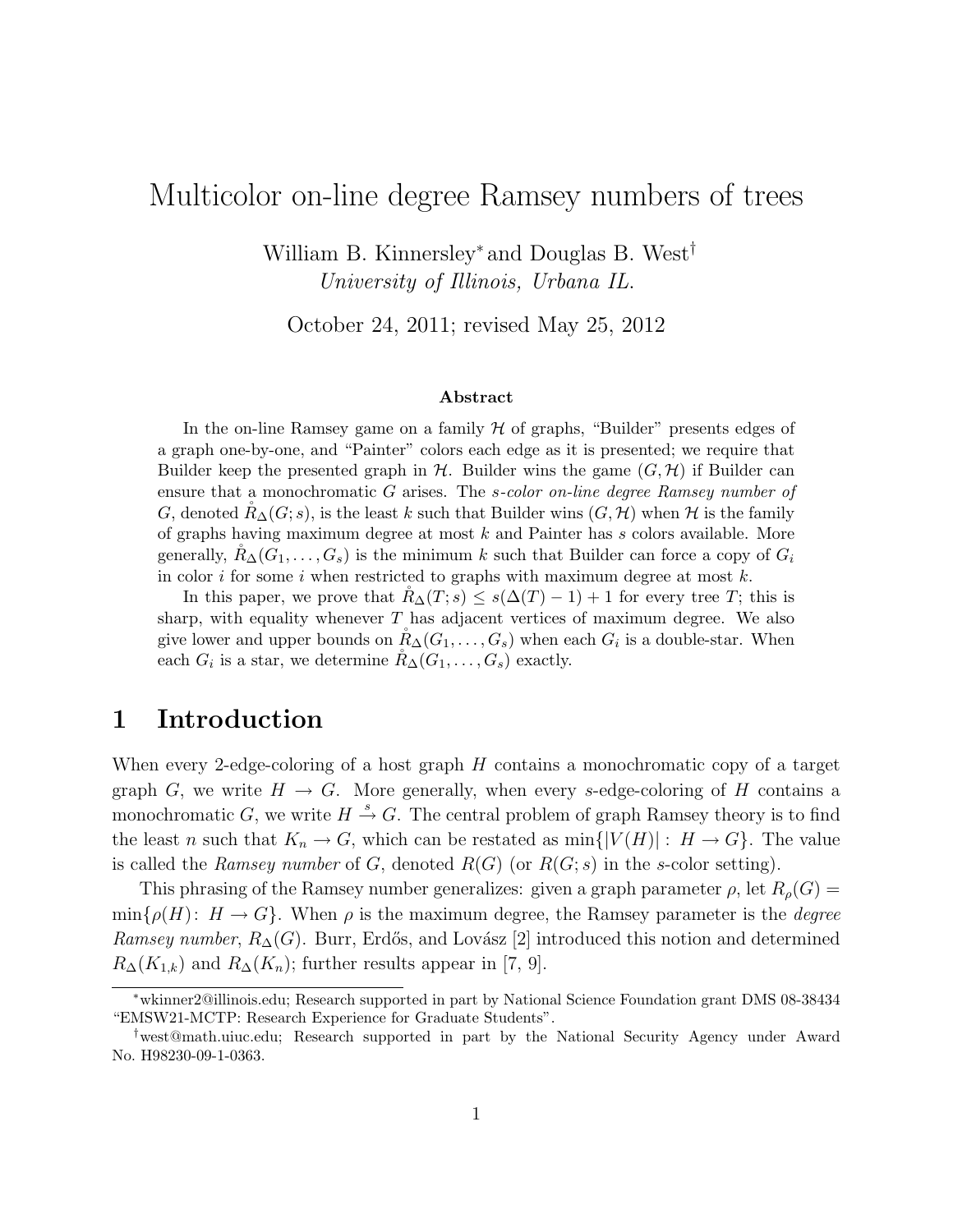An on-line variant of the degree Ramsey number can be phrased as a game played by two players, "Builder" and "Painter", on an infinite set of vertices. In each round, Builder introduces an edge and Painter colors it from a fixed set of s colors. Builder aims to force a monochromatic copy of a target graph G. By Ramsey's Theorem, Builder can win by presenting a large complete graph. Thus we restrict Builder by requiring that the presented graph remains in a family  $H$ ; the game is then played on  $H$ . If Builder can still force a monochromatic G, then we say Builder wins. More generally, Builder wins  $(G_1, \ldots, G_s; \mathcal{H})$ if Builder can force a copy of  $G_i$  in color i for some i when playing on  $\mathcal H$  with Painter having s colors available. Introduced by Beck  $[1]$ , this model was studied by Grytczuk, Hałuszczak, and Kierstead [5] for several natural choices of  $\mathcal H$  in the case where  $s = 2$  and  $G_1 = G_2$ . Later results appear in  $[4, 6, 8, 10]$ .

We focus on the case where H is  $\mathcal{S}_k$ , the set of graphs with maximum degree at most k. We define  $R_{\Delta}(G_1,\ldots,G_s)$  to be the least k such that Builder wins  $(G_1,\ldots,G_s; S_k)$ . When  $G_1 = \cdots = G_s = G$ , we have the *diagonal* case and abbreviate the notation to  $R_{\Delta}(G; s)$ , called the s-color on-line degree Ramsey number of G. The parameter is well-defined, since it is bounded by the ordinary s-color Ramsey number minus 1.

For  $s = 2$ , Butterfield et al. [3] determined the exact 2-color on-line degree Ramsey numbers for paths, stars, and double-stars (trees with diameter 3), and they proved that  $R_{\Delta}(T; 2) \leq 2\Delta(T) - 1$  for every tree T. In this paper, we extend several of those results to the s-color, non-diagonal setting. Proposition 2.3 states that  $\mathring{R}_{\Delta}(P_{n_1}, \ldots, P_{n_s}) = s+1$  when each  $n_i$  is at least 4, where  $P_n$  denotes the path with n vertices. This result uses a recursive lower bound for  $R_{\Delta}(G_1,\ldots,G_s)$  in terms of  $R_{\Delta}(G_1,\ldots,G_{s-1})$ . Theorem 2.5 gives somewhat technical lower and upper bounds for  $R_{\Delta}(G_1,\ldots,G_s)$  when each  $G_s$  is a double-star; these bounds coincide when the central vertices of each  $G_i$  have identical degrees (Corollary 2.7). A refined argument determines the exact value when each  $G_i$  is a star (Theorem 2.8). Finally, Theorem 2.10 states that  $\mathring{R}_{\Delta}(T_1,\ldots,T_s) \leq \sum_{i=1}^s (\Delta(T_i)-1)+1$  when each  $T_i$  is a tree; this bound holds with equality when each  $T_i$  has adjacent vertices of maximum degree.

#### 2 Results

In the course of a particular game, we often focus attention on special subgraphs of the presented graph, usually monochromatic. In such situations, we must distinguish between the degree of a vertex within the subgraph and its degree within the full presented graph. We use "degree" to mean "degree within the given subgraph" and "global degree" to mean "degree within the full presented graph".

In giving strategies for Builder to prove upper bounds, we may assume that Painter behaves "consistently". A consistent Painter chooses a color for edge uv based solely on the edge-colored components presently containing u and v. It was shown in  $\lbrack 3 \rbrack$  that for any graph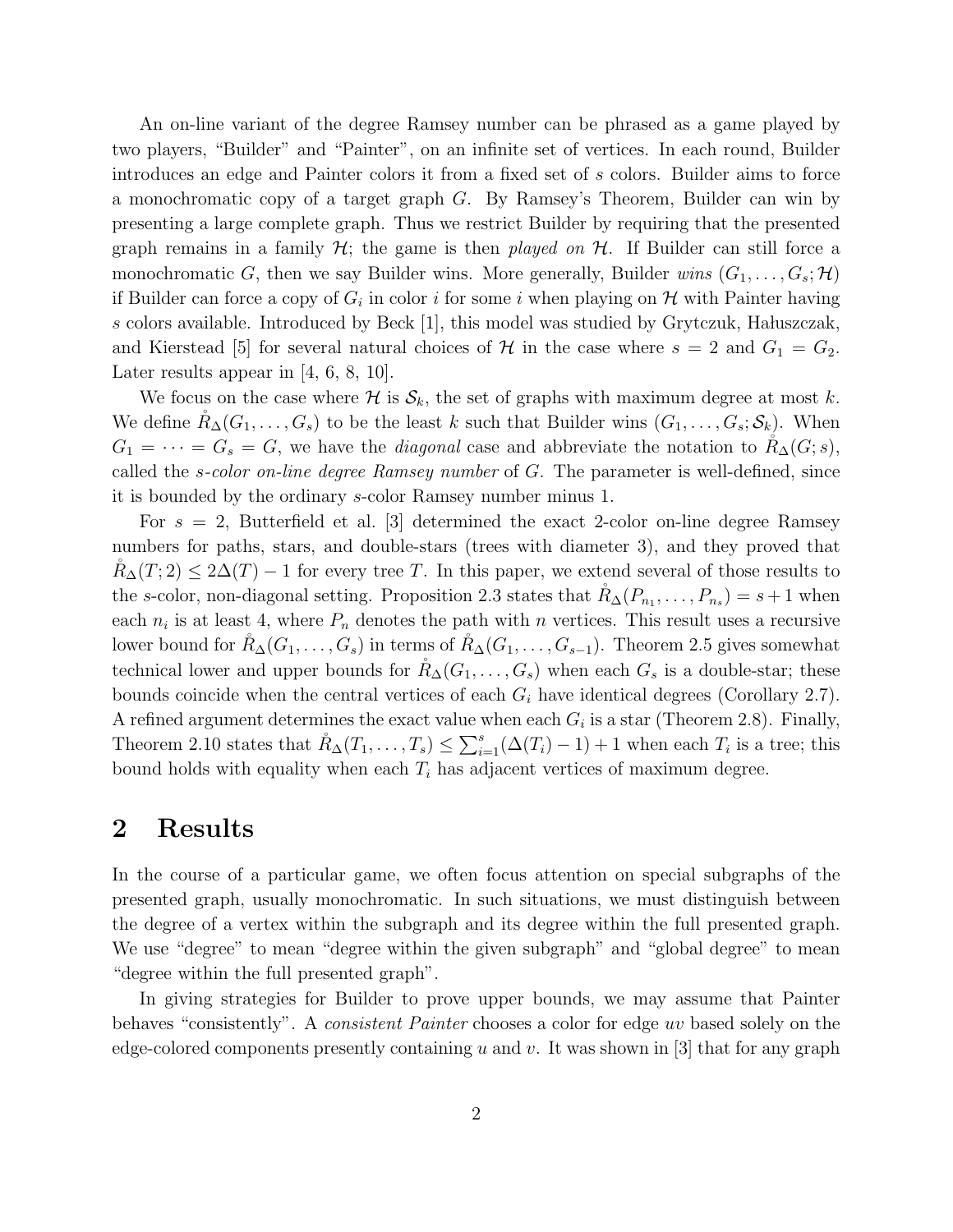G and any monotone additive graph family  $H$ , Builder wins  $(G; H)$  if and only if Builder wins against every consistent Painter. Thus consistent Painters are no weaker than general Painters, but this formal restriction on the Painter simplifies what needs to be said for a Builder strategy. If Builder repeats the same sequence of moves on disjoint sets of vertices, then a consistent Painter produces the same coloring every time. This observation yields the lemma below, which we apply throughout the paper without explicit citation.

**Lemma 2.1.** If Builder can force an edge-colored graph G against a consistent Painter, then Builder can force arbitrarily many copies of G.  $\Box$ 

We often apply Lemma 2.1 when presenting strategies for Builder. Builder maintains "partial" copies of the target graphs in each color, uses Lemma 2.1 to produce many of these partial copies, and presents edges joining them in such a way that Painter must either augment one of the copies or directly produce a monochromatic copy of some target graph. Eventually, one of the partial copies grows to include the full target graph, and Builder wins.

Our first result is a general lower bound on  $R_{\Delta}(G; s)$ . It uses a Painter strategy that generalizes the "greedy  $S_k$ -Painter" from [3], who colors an edge red when the resulting red subgraph would belong to  $\mathcal{S}_k$  and blue otherwise.

**Proposition 2.2.** For graphs  $G_1, \ldots, G_s$ ,

$$
\mathring{R}_{\Delta}(G_1, \ldots, G_s) \geq (\mathring{R}_{\Delta}(G_1, \ldots, G_{s-1}) - 1) + \max_{uv \in E(G_s)} \min \{d_{G_s}(u), d_{G_s}(v)\}.
$$

*Proof.* Let  $r = \mathring{R}_{\Delta}(G_1, \ldots, G_{s-1}) - 1$  and  $d = \max_{uv \in E(G_s)} \min\{d_{G_s}(u), d_{G_s}(v)\}\;$  we provide a strategy for Painter to win on  $S_{r+d-1}$ . Painter colors edges using blue and s – 1 shades of red. Painter behaves similarly to a greedy  $S_r$ -Painter. However, whenever Painter colors an edge red, he chooses the particular shade of red according to some winning strategy for  $(G_1, \ldots, G_{s-1}; \mathcal{S}_r)$ . In this way Painter avoids producing a copy of any  $G_i$  in the corresponding shade of red; it suffices to show that also Painter produces no blue  $G_s$ .

Suppose that Painter has produced a blue copy H of  $G_s$ . Choose an edge uv in H maximizing min $\{d_H(u), d_H(v)\}\)$ . Since Painter colored uv blue, one of its endpoints, say u, lies on r red edges in the presented graph. Since u also lies on at least  $d_H(u)$  blue edges, it has global degree at least  $r + d$ , a contradiction.  $\Box$ 

As an application of Proposition 2.2, we determine  $\mathring{R}_{\Delta}(P_{n_1},\ldots,P_{n_s})$ ; the proof of this result introduces techniques used in the proof of Theorem 2.10.

**Proposition 2.3.**  $\mathring{R}_{\Delta}(P_{n_1}, \ldots, P_{n_s}) = s + 1$  when  $n_i \geq 4$  for all i in  $\{1, \ldots, s\}$ .

*Proof.* The lower bound follows from Proposition 2.2 and the observations that  $R_{\Delta}(P_n; 1) = 2$ and that the maximum over  $uv \in E(P_n)$  of  $\min\{d_{P_n}(u), d_{P_n}(v)\}\$ is 2 when  $n \geq 4$ .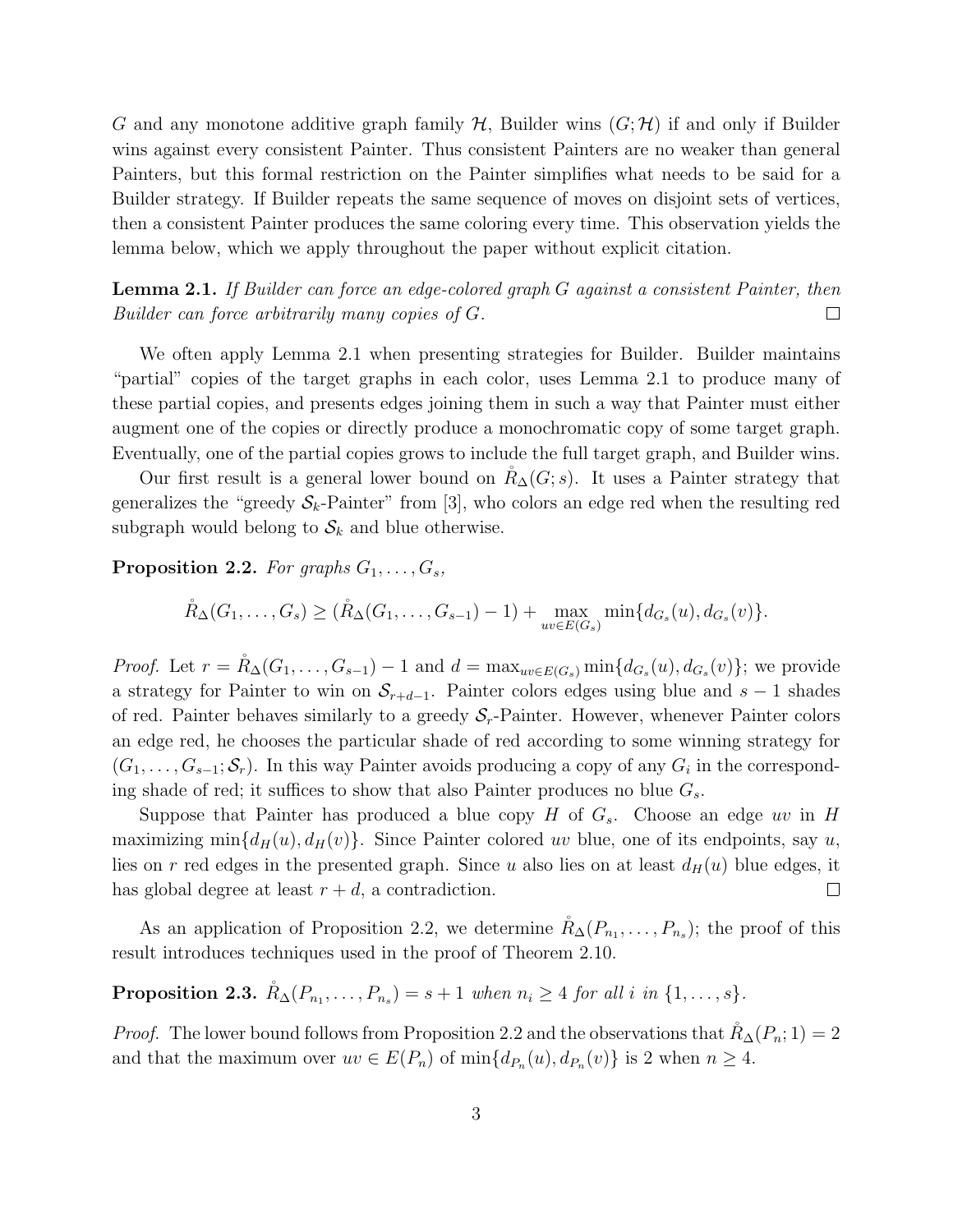For the upper bound, it suffices to prove that  $R_{\Delta}(P_n; s) = s + 1$  when  $n \geq 4$ , where  $n = \max\{n_1, \ldots, n_s\}$ . We provide a strategy for Builder by induction on s; note again that  $R_{\Delta}(P_n; 1) = 2$ . Suppose that Builder can force  $P_n$  on  $S_s$  when Painter has  $s - 1$  colors available. Consider an s-color game on  $S_{s+1}$ . A consistent Painter uses the same color on all isolated edges; without loss of generality, call this color blue. Let the other  $s - 1$  colors be shades of red. It suffices to show that for any k, Builder can force either a  $P_n$  in some shade of red or a blue  $P_{2^k}$  in which each endpoint has global degree 1.

We prove this claim by induction on k. The case  $k = 1$  is immediate, since Painter colors isolated edges blue. For the induction step, Builder first forces many blue copies of  $P_{2^{k-1}}$ whose endpoints have global degree 1. Builder next selects one endpoint from each of these blue paths. On these endpoints, Builder plays a winning strategy for the  $(s - 1)$ -color game  $(P_n; S_s)$ , provided by the overall induction hypothesis (the global degree remains at most s + 1). If Painter uses only the s – 1 shades of red, then  $P_n$  arises in some shade of red. Otherwise, Painter colors some edge blue; this connects two blue paths, yielding a blue  $P_{2^k}$ whose endpoints still have global degree 1.  $\Box$ 

We next consider stars and double-stars.

**Definition 2.4.** A *double-star* is a tree with diameter 3. Such a tree has two central vertices; we denote by  $S_{a,b}$  the double-star with central vertices of degrees a and b.

**Theorem 2.5.** If  $a_i \leq b_i$  for all i in  $\{1, \ldots, s\}$ , then

$$
b_1-1+\sum_{i=2}^s(a_i-1)+1\leq \mathring{R}_{\Delta}(S_{a_1,b_1},\ldots,S_{a_s,b_s})\leq \min_{X\subseteq\{1,\ldots,s\}}f_X(a_1,\ldots,a_s,b_1,\ldots,b_s),
$$

where

$$
f_X(a_1,\ldots,a_s,b_1,\ldots,b_s) = 1 + \max\left\{\sum_{i\in X} (b_i-1) + \sum_{j\notin X} (a_j-1), \sum_{i\in X} (a_i-1) + \sum_{j\notin X} (b_j-1)\right\}.
$$

Proof. The lower bound follows by induction on s, using Proposition 2.2 and the observation that  $R_{\Delta}(S_{a,b}; 1) = b$  when  $a \leq b$ .

To establish the upper bound, we provide a strategy for Builder. Builder first partitions the set of available colors into some sets  $X$  and  $Y$ . Builder aims to make two special vertices u and v the central vertices of a monochromatic double-star. Let the *quota* of u in color i be  $b_i - 1$  if  $i \in X$  and  $a_i - 1$  if  $i \in Y$ . For v, use the reverse values: the quota of v in color i is  $a_i - 1$  if  $i \in X$  and  $b_i - 1$  if  $i \in Y$ . Whenever u or v reaches its quota of incident edges in a color c, call that vertex saturated in color c. Note that coloring uv with a color in which both  $u$  and  $v$  are saturated produces the desired monochromatic double-star in that color.

Starting with  $u$  and  $v$  as isolated vertices, Builder repeats the following process for the remainder of the game. Let  $G_u$  and  $G_v$  denote the current components of the presented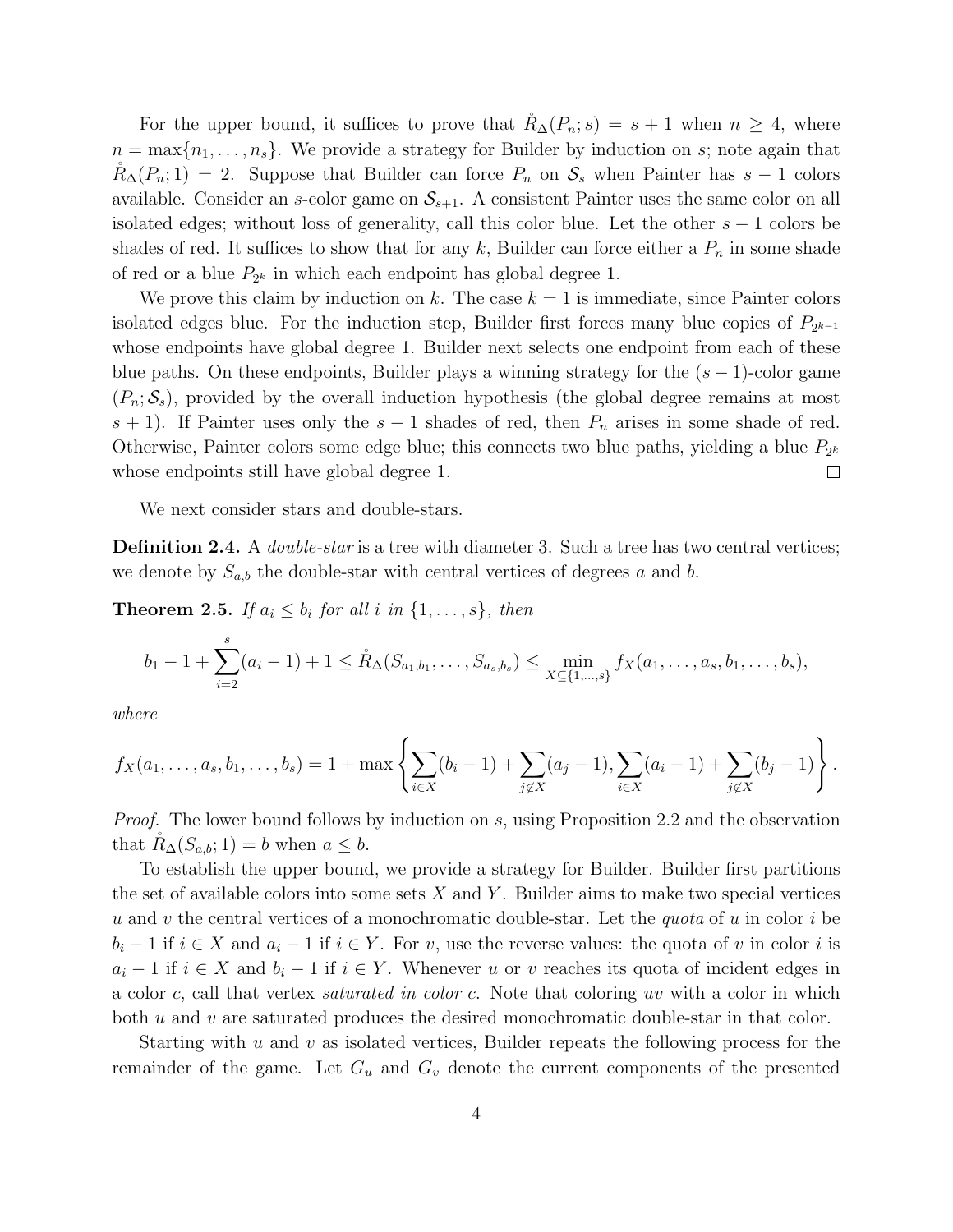graph that contain u and v, respectively. Builder presents edge uv; let c be the color Painter uses on it. If u was not already saturated in c, then Builder adds uv and all of  $G_v$  to  $G_u$ , creates new copies of v and  $G_v$ , and repeats. If u was saturated in c but v was not, then Builder adds uv and all of  $G_u$  to  $G_v$ , creates new copies of u and  $G_u$ , and repeats. Finally, if both u and v were already saturated in c, then u and v are now the central vertices of a monochromatic  $S_{a_c,b_c}$  in color c, and Builder has won.

Whenever  $G_u$  or  $G_v$  is enlarged, the special vertex receives another incident edge, so always u or v has maximum global degree after  $G_u$  and  $G_v$  are "recreated". When Builder is ready to present the edge uv, the degree of u is at most  $\sum_{i\in X}(b_i-1)+\sum_{j\notin X}(a_j-1)$ , and the degree of v is at most  $\sum_{i\in X}(a_i-1) + \sum_{j\notin X}(b_j-1)$ . Thus the maximum degree used is at most one more than the maximum of these two quantities. Optimizing over the choice of X yields the stated bound.  $\Box$ 

In the diagonal case, the minimum over X in the upper bound in Theorem 2.5 occurs whenever  $|X| = \lfloor s/2 \rfloor$ . This yields a much simpler formula:

**Corollary 2.6.** If 
$$
a \le b
$$
, then  $\mathring{R}_{\Delta}(S_{a,b}; s) \le [s/2] (b-1) + \lfloor s/2 \rfloor (a-1) + 1$ .

When  $a_i = b_i$  for all i, the upper and lower bounds in Theorem 2.5 coincide:

Corollary 2.7. For "symmmetric" double stars,  $\mathring{R}_{\Delta}(S_{b_1,b_1},\ldots,S_{b_s,b_s}) = \sum_{i=1}^s (b_i-1) + 1$ . In particular,  $\hat{R}_{\Delta}(S_{b,b}; s) = s(b-1) + 1.$  $\Box$ 

When each double-star is in fact a star, the upper bound in Theorem 2.5 is the correct value. The answer is obtained by splitting the sum of the sizes of the stars as equally as possible and using the larger half in such a split.

Theorem 2.8.  $\mathring{R}_{\Delta}(K_{1,k_1},\ldots,K_{1,k_s}) = 1 + \min_{X \subseteq \{1,\ldots,s\}} \max\left\{ \sum_{i \in X} (k_i - 1), \sum_{i \notin X} (k_i - 1) \right\}.$ In particular,  $\mathring{R}_{\Delta}(K_{1,k};s) = \left[\frac{s}{2}\right]$  $\frac{s}{2} \mid (k-1) + 1.$ 

Proof. The upper bound follows from Theorem 2.5.

For the lower bound, we provide a strategy for Painter to win on  $\mathcal{S}_{d-1}$ , where d is the claimed bound. Call a vertex *saturated in color i* when it lies on  $k_i - 1$  edges of color *i*. Painter's strategy is straightforward: when Builder presents an edge, Painter colors it with any color in which neither endpoint is already saturated.

To show that this is always possible, consider the possibility of Builder playing an edge uv. If no color is available for use on uv, then for each i, either u or v is saturated in color *i*. Let X be the set of colors in which u is saturated; u has degree at least  $\sum_{i \in X} (k_i - 1)$ . Likewise, since v is saturated in the remaining colors, v has degree at least  $\sum_{i \notin X} (k_i - 1)$ . Thus u or v already has degree at least  $d-1$ , and Builder cannot present uv.  $\Box$ 

The lower bound in Theorem 2.8 yields a general lower bound: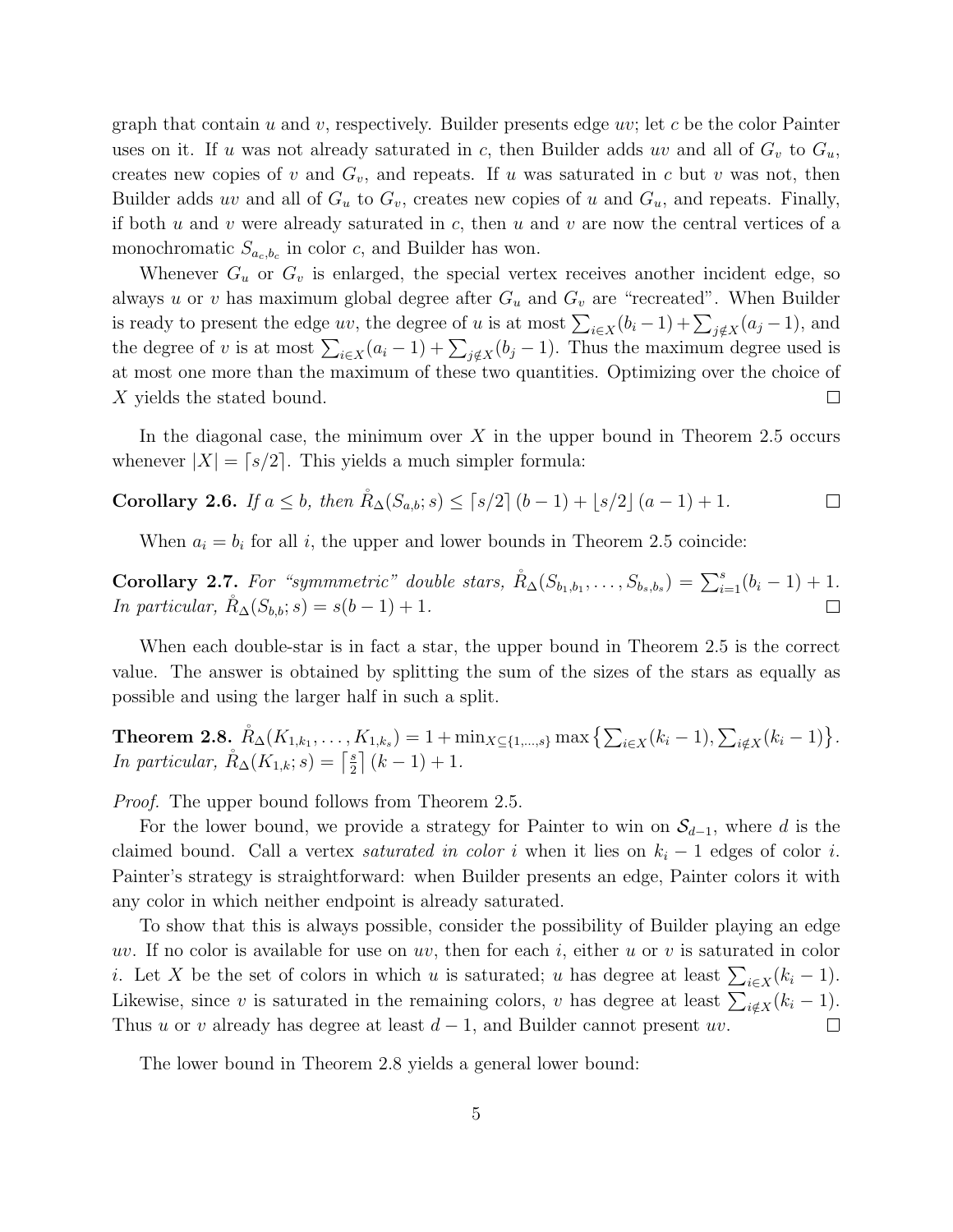Corollary 2.9.  $\mathring{R}_{\Delta}(G_1,\ldots,G_s) \geq 1+\min_{X \subseteq \{1,\ldots,s\}} \max\left\{ \sum_{i \in X}(k_i-1), \sum_{i \notin X}(k_i-1) \right\}$ , where  $k_i = \Delta(G_i)$  for  $1 \leq i \leq s$ .

*Proof.* The on-line degree Ramsey number is monotone: if  $G'_i \subseteq G_i$  for  $1 \leq i \leq s$ , then  $\mathring{R}_{\Delta}(G_1,\ldots,G_s) \geq \mathring{R}_{\Delta}(G'_1,\ldots,G'_s)$ . Consequently,  $\mathring{R}_{\Delta}(G_1,\ldots,G_s) \geq \mathring{R}_{\Delta}(K_{1,k_1},\ldots,K_{1,k_s}),$ and Theorem 2.8 applies.  $\Box$ 

We next turn to general trees. Corollary 2.7 shows that  $R_{\Delta}(S_{b,b}; s) = s(b-1) + 1$ ; in fact, this is the maximum value of  $R_{\Delta}(T; s)$  over all trees with maximum degree b. This was shown in  $[3]$  for  $s = 2$ ; we prove the general result by a different approach.

**Theorem 2.10.** If  $T_1, \ldots, T_s$  are trees, then  $\mathring{R}_{\Delta}(T_1, \ldots, T_s) \leq \sum_{i=1}^s (\Delta(T_i) - 1) + 1$ . Moreover, the bound holds with equality whenever all  $T_i$  have adjacent vertices of maximum degree.

*Proof.* The sharpness follows from Corollary 2.7 and the monotonicity of  $R_{\Delta}$ .

For the upper bound, we provide a strategy for Builder. To simplify notation, let d be the claimed bound, let  $k_i = \Delta(T_i)$ , and let  $h_i = |V(T_i)|$ . If each  $k_i$  is 1, then Builder wins by presenting a single edge. We proceed by induction on  $\sum_i k_i$ . If any  $k_i$  is 1, then  $T_i$  is a single edge, so color  $i$  may be ignored: if Painter ever uses that color, then Builder wins. Thus Builder wins by following a strategy to win  $(T_1,\ldots,T_{i-1},T_{i+1},\ldots,T_s;\mathcal{S}_d)$ , the existence of which is guaranteed by the induction hypothesis.

Hence we may assume  $k_i \geq 2$  for each i. Let  $T^{k,h}$  denote the rooted tree in which all non-leaves have degree k and all leaves lie at distance h from the root. Since  $T_i \subseteq T^{k_i,h_i}$  for each *i*, by monotonicity it suffices to show that  $\mathring{R}_{\Delta}(T^{k_1,h_1},\ldots,T^{k_s,h_s}) \leq \sum_i (k_i-1) + 1$ .

Builder aims to grow a tree containing  $T^{k_i,h_i}$  in color i, for some i. More generally, let a  $(k, h)$ -subtree be a rooted tree with the property that all non-leaves within distance h of the root have degree  $k$  in the tree and all leaves within distance  $h$  of the root have global degree 1. Builder can force a  $(k_i, h_i)$ -subtree in color i for some i by playing a star with up to d edges. The Pigeonhole Principle yields a star with  $k_i$  edges in color i for some i by the time this is finished, and such a star is a  $(k_i, h_i)$ -subtree.

It now suffices to show that if Builder can force a  $(k_i, h_i)$ -subtree T in color i, then he can either win or force a  $(k_i, h_i)$ -subtree T' in color i that has more vertices than T within distance  $h_i$  of the root. This completes the proof because the number of vertices within distance  $h_i$  of the root of a  $(k_i, h_i)$ -subtree is maximized when the tree contains  $T^{k_i, h_i}$ .

Without loss of generality, we may assume that the monochromatic star produced by Painter when Builder starts the process with an isolated star has color 1, which we call red.

Let v be the root of the current red  $(k_1, h_1)$ -subtree, T. If T has no leaves with distance less than  $h_1$  from v, then T contains  $T^{k_1,h_1}$ , and Builder wins. Otherwise, let x be some such leaf. Builder forces many copies of  $T$  (Builder plays against a consistent Painter). We consider two cases.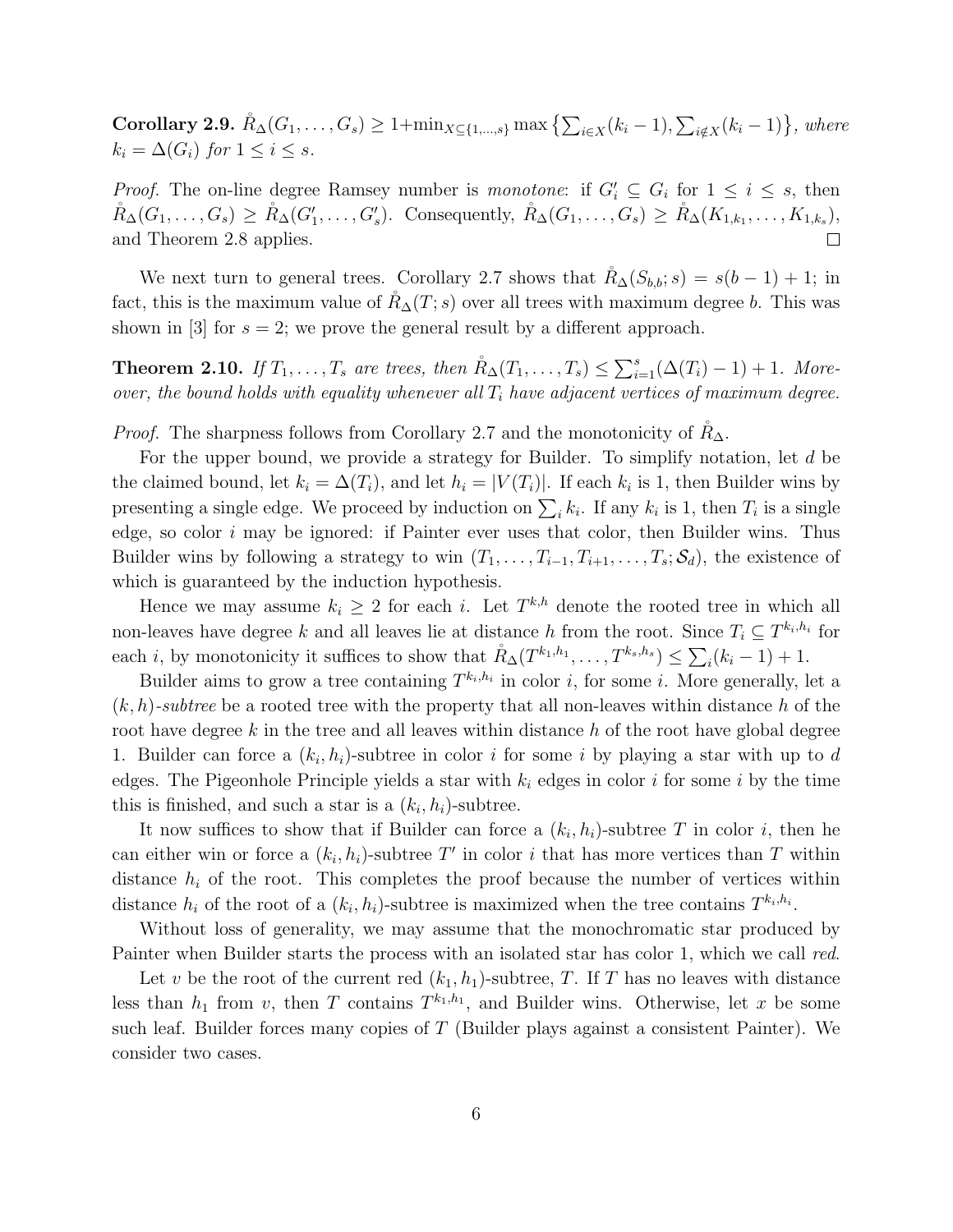**Case 1:**  $k_1 \geq 3$ . By the induction hypothesis, Builder has a strategy to win the game  $(T^{k_1-1,h_1}, T^{k_2,h_2}, \ldots, T^{k_s,h_s}; \mathcal{S}_{d-1})$ ; Builder plays this strategy on the copies of x within the copies of T. Since each copy of x had global degree 1 when its copy of T was created, the presented graph remains within  $S_d$ . Builder either wins the original game (if the threshold is reached in another color) or forces a red  $T^{k_1-1,h_1}$  (see Figure 1, where  $k_1 = 3$  and  $h_1 = 2$ ).



Figure 1: Induction step for Case 1 of Theorem 2.10  $(k_1 = 3 \text{ and } h_1 = 2)$ 

In the latter case, let  $\hat{T}$  be the red copy of  $T^{k_1-1,h_1}$  produced, and let  $x'$  be its root. Let  $v'$  be the copy of v within the copy of T containing  $x'$ , and let T' be the maximal red tree rooted at  $v'$  (in Figure 1, all edges drawn belong to  $T'$ ). All non-leaves of  $T'$  within distance  $h_1$  of v' lie on  $k_1$  red edges: those that were leaves in their copies of T lie on  $k_1 - 1$  red edges from  $\hat{T}$  and one from T, while all others were non-leaves in their copies of T. Since leaves of  $\hat{T}$  lie at distance  $h_1$  from x', their distances from v' exceed  $h_1$ , so their degrees in red are unimportant. Every leaf of  $T'$  within distance  $h_1$  of  $v'$  has global degree 1, because each corresponds to a leaf in its copy of  $T$ . Note that  $T'$  has more vertices within distance  $h_1$  of v' than T has within distance  $h_1$  of its root, since x' acquires children in  $\hat{T}$ . Thus T' with root  $v'$  is the desired  $(k_1, h_1)$ -subtree.

**Case 2:**  $k_1 = 2$ . Builder cannot proceed as before, because  $T^{1,h_1}$  may not be welldefined. Note that  $T^{2,h_1}$  is a path. Since  $k_1 = 2$ , in the initial phase Builder can force many red copies of  $P_3$  whose endpoints have global degree 1. Builder plays a winning strategy for  $(P_2, T^{k_2, h_2}, \ldots, T^{k_s, h_s}; \mathcal{S}_{d-1})$  on copies of x, where x is a leaf of the current red path that Builder can force (with endpoints of global degree 1. If Painter uses no red edges, then Builder wins, by the induction hypothesis. Otherwise, Builder obtains a longer red path in which both endpoints have global degree 1; he then chooses  $x$  to be one of these endpoints and repeats the process as needed, eventually either winning or obtaining a red  $T^{2,h_1}$ .  $\Box$ 

In the diagonal case, the bound reduces to a simpler expression: